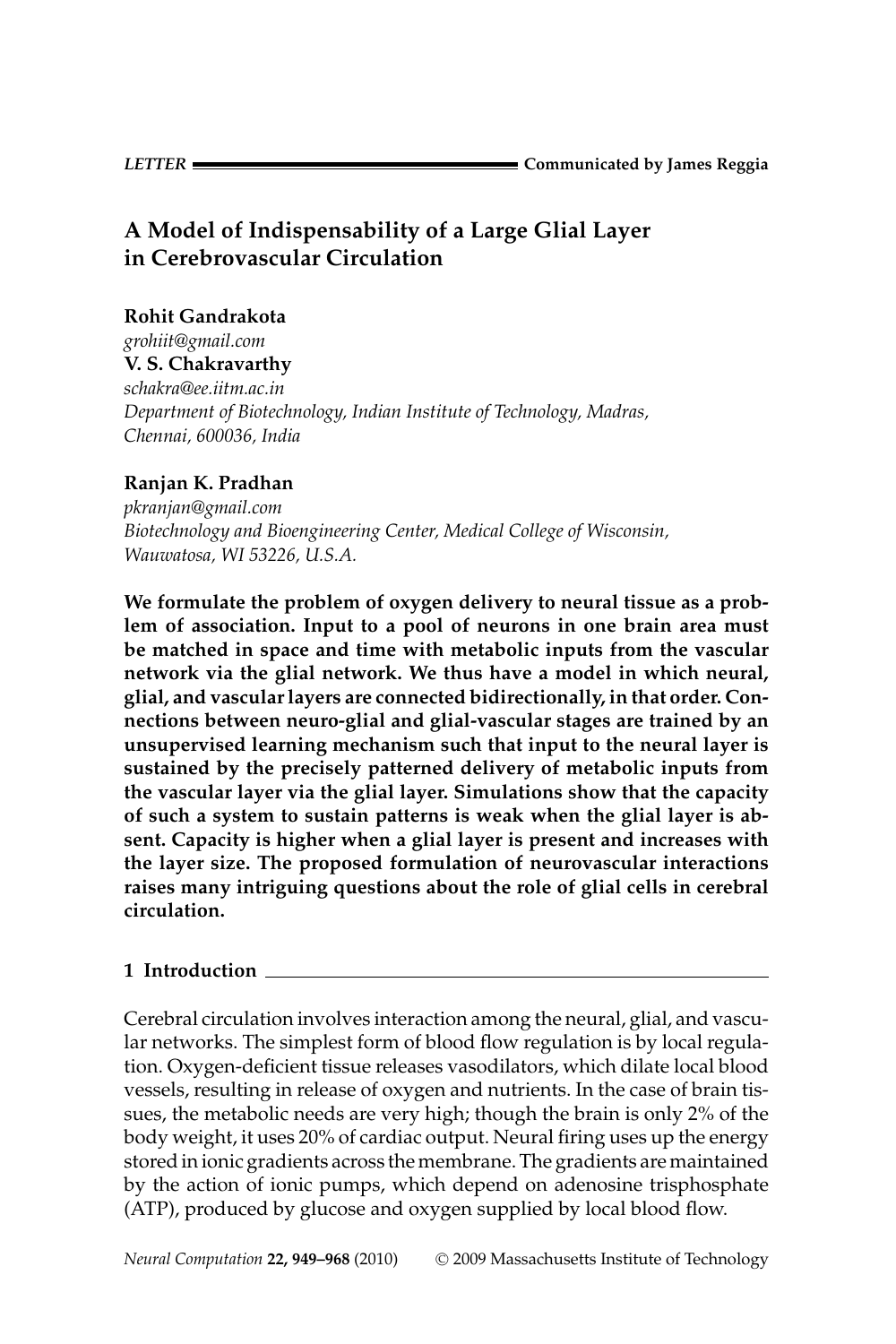Several signaling mechanisms are thought to underlie neurovascular coupling. For example, there is a direct mechanism by which neurons act on the vessels. Active neurons release glutamate, which opens N-methyl-D-aspartate (NMDA) receptors on other neurons, allowing the influx of  $Ca<sup>2+</sup>$  ions into those neurons. Calcium activates nitric oxide-synthase (NOsynthase), which produces nitric oxide (NO), a potent vasodilator. Neurovascular signals are mediated by astrocytes also. Glutamate also binds to metabotropic glutamate receptors on astrocytes. This allows  $Ca^{2+}$  influx into astrocytes, which activates phospholipase A2 (PLA2) producing arachidonic acid (AA). Arachidonic acid (AA) is converted by cyclo-oxygenase into prostaglandin E2 (PGE2), a vasodilator released through the astrocytic endfeet contacting vessels (Haydon & Carmignoto, 2006).

Calcium signaling seems to play a key part in the mediating role of astrocytes in neurovascular coupling (Fellin & Carmignoto, 2004). Low-intensity neural activity produces a local increase of intracellular calcium ( $[Ca^{2+}]_i$ ) typically confined to astrocyte processes, while stronger activity results in a widespread increase that spreads to neighboring astrocytes via gap junctions. Raised  $\left[Ca^{2+}\right]$  can also spread to astrocyte end-feet surrounding vessel walls, resulting in the release of PGE2. Subsequently, PGE2 can cause vasodilation by directly acting on vascular smooth muscle or indirectly by acting on endothelial cells, which in turn mediate vasodilation (Fellin & Carmignoto, 2004). Thus we observe a spatially distributed signal that arises from a pool of neurons and, passing via a pool of astrocytes, acts on a mesh of microvessels.

What was described above was the signal that carries metabolic demands of neurons to the vascular network. There is also a reverse signal consisting of the flux of energy molecules like glucose and lactate from the vessels to neurons via astrocytes. In this reverse signaling too, astrocytes are thought to play a crucial role. A key event in this neurometabolic coupling is that glutamate stimulates aerobic glycolysis in astrocytes. Sodium-coupled reuptake of glutamate by astrocytes and the concomitant activation of Na-K-ATPase triggers glucose uptake and its glycolysis, which causes release of lactate from astrocytes. Lactate is thought to be the fuel for the energy demands associated with neural firing and synaptic transmission. Thus, glucose released by the vessels is picked by the glucose transporters in astrocytes and converted to lactate within astrocytes; lactate is then released to the neurons. Such a theory of neurometabolic processing, termed the astrocyte-neuron lactate shuttle (Pellerin et al., 1998), is supported by several lines of experimental investigation (Kasischke, Vishwasrao, Fisher, Zipfel, & Webb, 2004).

Computational modeling of neurovascular coupling is often motivated by the need to understand hemodynamic response, which forms the basis of most functional imaging techniques (Gibson, Farnell, & Bennett, 2007). Another motivation is to gain insight into disorders related to neurovascular phenomena like spreading depression (Kager, Wadman, & Somjen,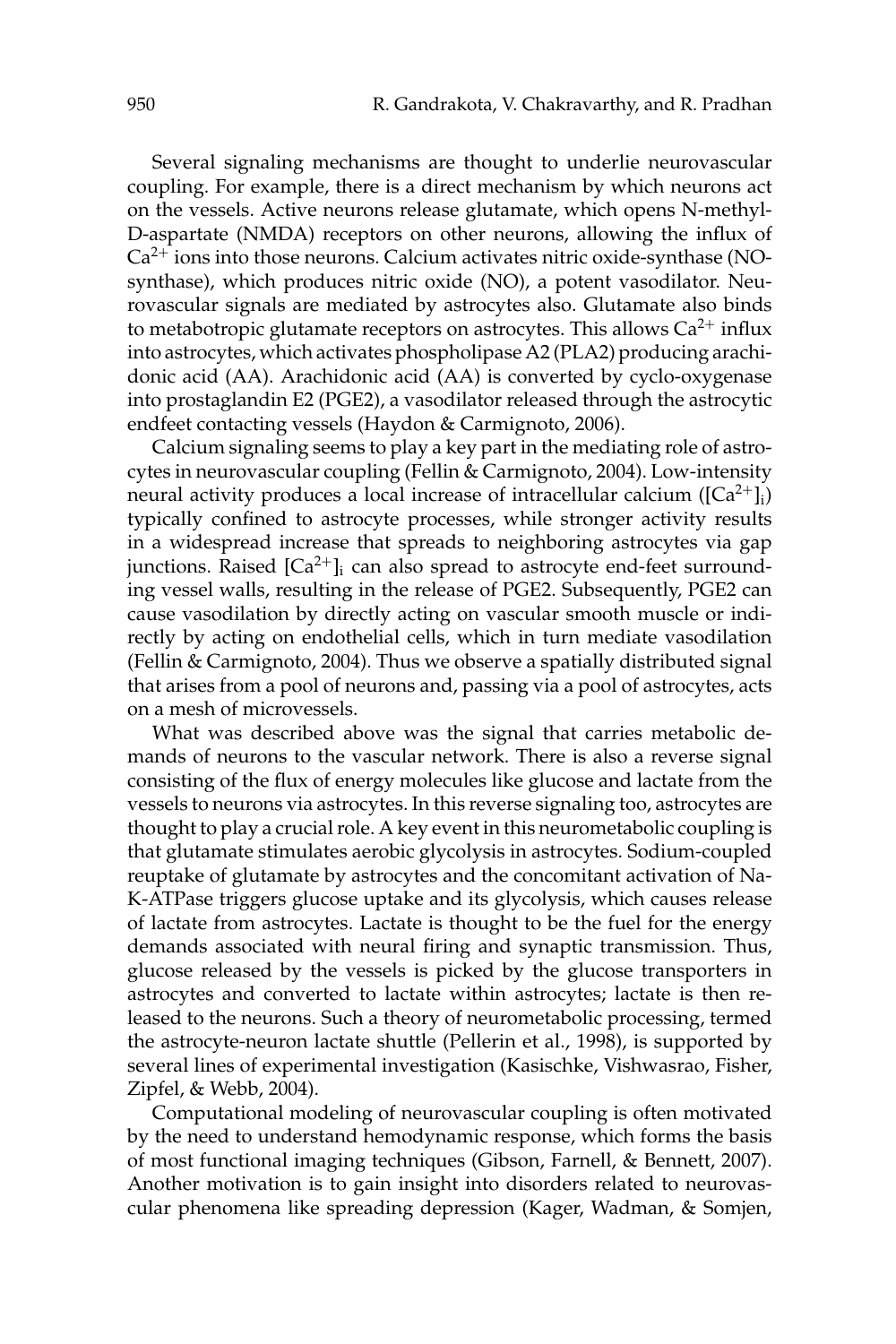2000), cerebral ischemia (Revett, Ruppin, Goodall, & Reggia, 1998), migraine headache (Reggia & Montgomery, 1996), and stroke (Goodall, Reggia, Chen, Ruppin, & Whitney, 1997). Gibson et al. (2007) present a model that describes the chain of events from increased neural activity to local changes in CBF; astrocytes play a crucial role in this model. In the cerebrovascular network model of Boas, Jones, Devor, Huppert, and Dale (2008), the relation between cerebral metabolic rate and local changes CBF is expressed. However, the model has no explicit representation of neural or glial cells.

There are also models of neuro-glial interactions with no reference to vascular coupling. Nadkarni and Jung (2003, 2004) describe a model of activation of an astrocyte by a neuron via inositol 1,4,5-trisphosphate (IP3) production, which triggers the calcium release from the endoplasmic reticulum (ER). Increased  $Ca^{2+}$  levels in astrocyte activate the same neuron. This bidirectional interaction can cause oscillations that have been linked to epileptic seizures. Postnov, Ryazanova, and Sosnovtseva (2007) present a model of a tripartite synapse consisting of a presynaptic neuron, a postsynaptic neuron, the synapse connecting the two, and a glial cell (astrocyte). The model depicts the role of glial activity in long-term synaptic potentiation. Another model of the tripartite synapse (Nadkarni, Jung,  $\&$ Levine, 2008) describes how glia can control synaptic transmission probabilities through bidirectional neuron-glia interactions. Somjen, Kager, and Wadman (2008) describe neuron-glia interactions through the mediating role of extracellular dynamics of ionic species like  $Ca^{2+}$  and  $K^{+}$ .

In an earlier work, we modeled oxygenation of skeletal muscle as an interaction between two networks: the network of motor neurons innervating muscle fibers and the vascular network (Pradhan & Chakravarthy, 2009). The model suggests that desynchronized dynamics of vessels ("vasomotion") and desynchronized activity of motor neurons enhance efficiency in oxygenation. The work presented here is an extension of the previous work on cerebral circulation, which involves three interacting networks: neural, glial, and vascular networks.

An investigation of local regulation of blood flow, particularly taken up in the context of cerebral circulation, raises an interesting question regarding the possible role of the glial network in neurovascular coupling. In most nonneural tissues, the tissue directly interacts with the vascular network by release of vasoactive substances. In neural tissue, however, this interaction takes place via an intermediate network: the glial network. The crucial role astrocytes play in forward and reverse signaling involved in neurovascular interactions is becoming increasingly clear. Why does the neural tissue require an intermediate network—a particularly large network, compared to the size of neural network—of glial cells to talk to the cerebrovascular system? To address this question through a simplified network model of neural-glial-vascular system is the objective of this letter.

We model cerebrovascular circulation as a network comprising three layers of oscillatory units: the neural, glial, and vascular layers. The proposed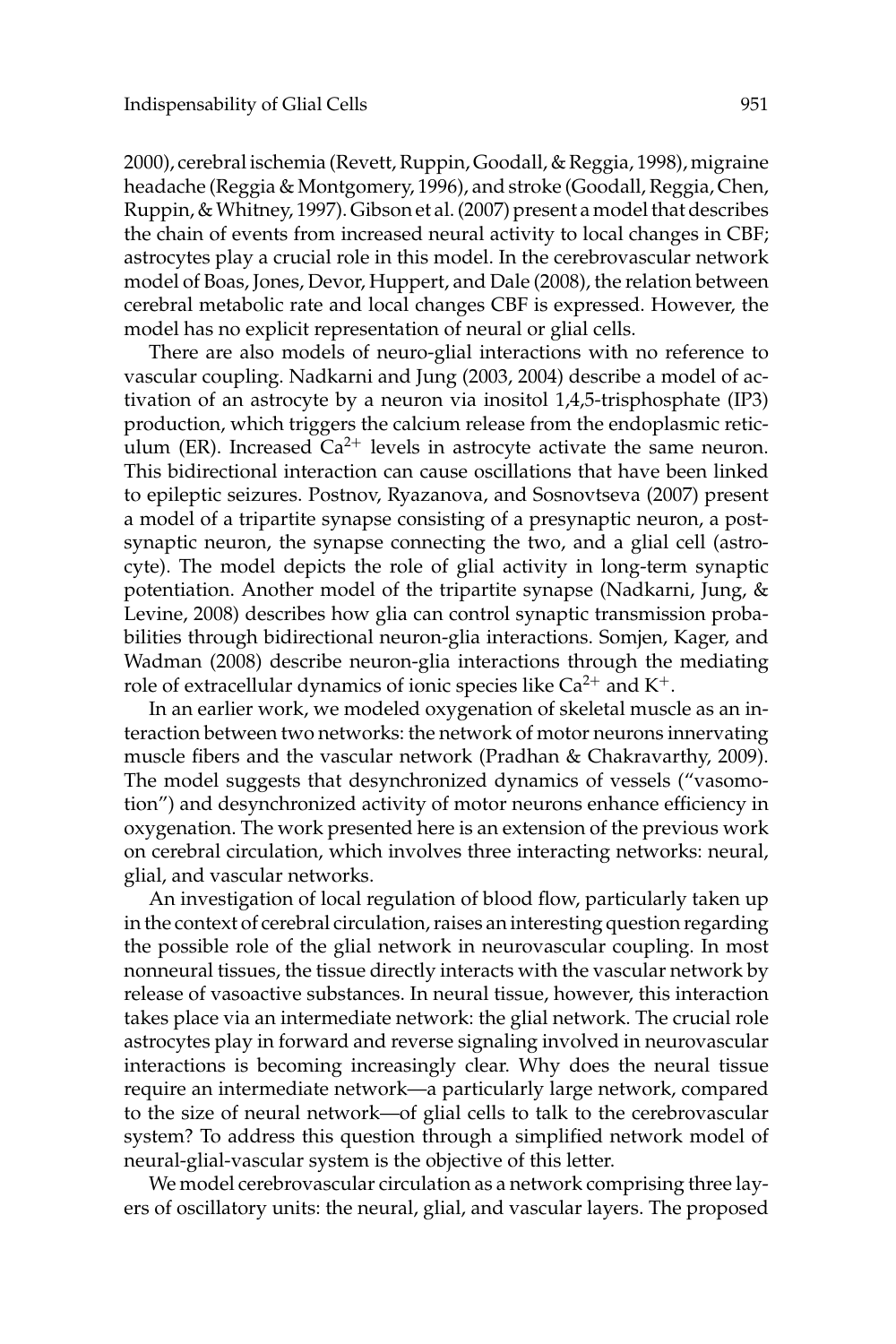

Figure 1: Configuration of a two-layer neuro-vascular network and a threelayer neuro-glial-vascular networks used in the model. (A) A two-layer neurovascular network consists of a neuron layer (layer I) and a vessel layer (layer II) with symmetrical bidirectional connections ( $w$  and  $w<sup>T</sup>$ ) between the layers. Each layer consists of  $(m \times m)$  units (neurons or vessels). (B) A neuro-glialvascular network consists of three layers: neurons (layer I), glial cells (layer II), and vessels (layer III). Neural and vascular layers consist of  $(m \times m)$  units, while the glial layer consists of  $n \times n$  units (neurons or glial cells or vessels).  $w_1(w_1^T)$  and  $w_2(w_2^T)$  are symmetrical weight matrices between the neuro-glial layer and glial-vessel layer, respectively. (C) A schematic of the deep belief network (adapted from (Hinton et al., 2006)) provided for comparison with the neuro-glial-vascular network of *B*.

model is a rather abstract one and is not meant to be a detailed biophysical model of the neuro-glial-vascular system. The network is designed such that input to a neural layer (assumed to arise from other neurons in the brain) is sustained by metabolic responses (we call them "nurturing echoes") from the vascular layer via the glial layer. Thus, network operation may be described as autoassociation, since an external input is sustained by a matching metabolic feedback. We use an unsupervised learning method similar to that used in deep belief networks of Hinton, Osindero, and Teh (2006). A schematic comparing the neuro-glial-vascular network with deep belief network is shown in Figure 1. The network is trained to sustain images of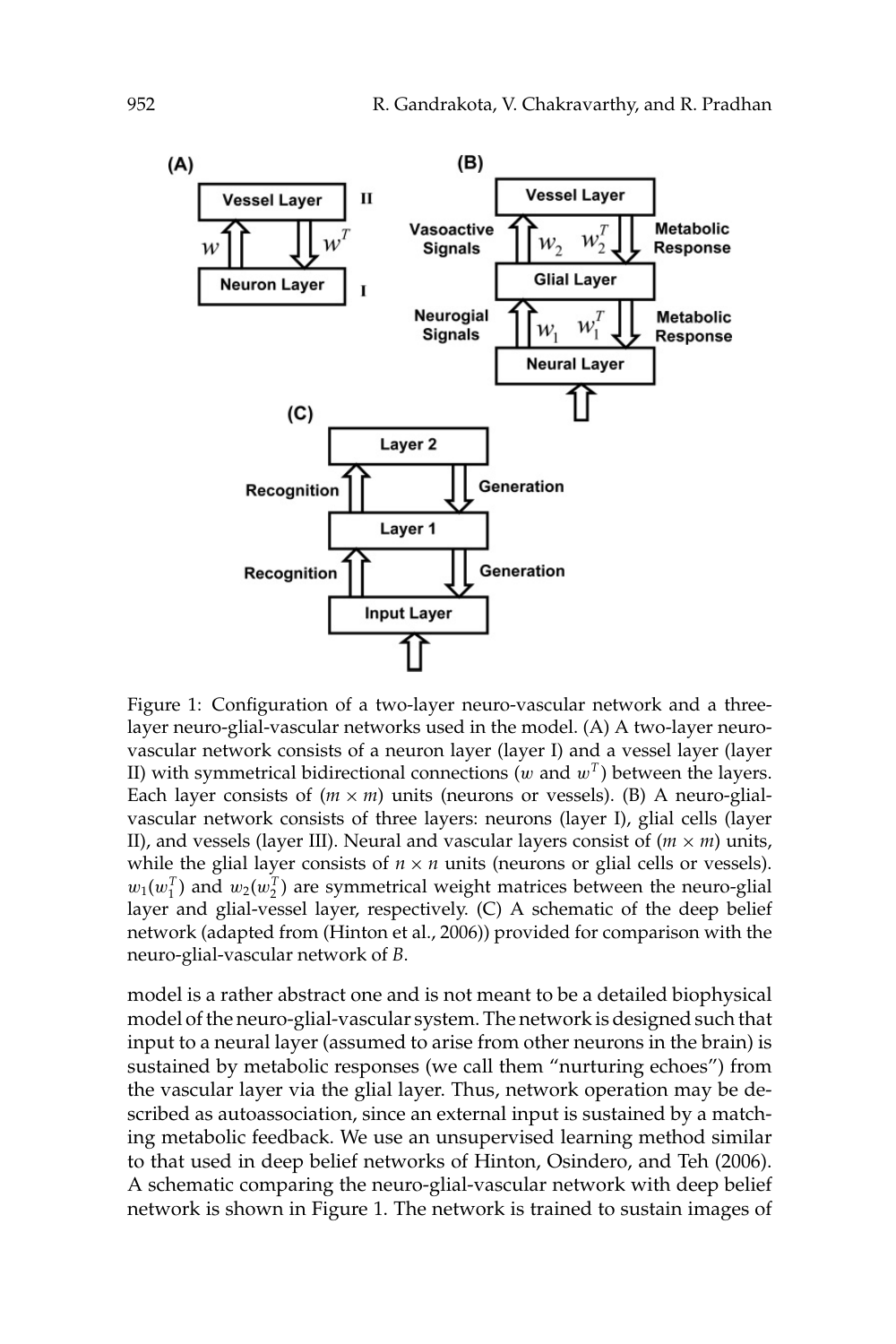handwritten digits from the MNIST database. Our model simulations show that the system fails to sustain more than a single pattern when only two layers (neural and vascular layers) are present; capacity to sustain more patterns increased when the intermediate glial layer is added.

The outline of the letter is as follows. Section 2 describes the model, and section 3 presents the results. Implications of the proposed perspective of neurovascular interaction are discussed in the final section.

#### **2 Methods**

**2.1 Model Formulation.** We study two different models consisting of two layers (neural-vascular) (see Figure 1A) and three layers (neural-glialvascular), respectively (see Figure 1B). Each layer consists of oscillatory units connected laterally. Bidirectional connections are allowed between neural and vascular  $(w)$  layers in the two-layer model and neuro-glial  $(w_1)$ and glial-vascular  $(w_2)$  layers (in the three-layer model). Each layer consists of a two-dimensional square grid of nonlinear oscillators. Neural and vascular layers are fixed at a grid size of  $m \times m$  each; however, the size of the glial layer,  $n \times n$ , is a variable. Learning consists of altering the neuro-glial and glio-vascular weights of the network.

All three layers consist of nonlinear oscillators with identical dynamics. The dynamics of a network or layer (neural or glial or vascular) of such units is written as

$$
\frac{dx_i}{dt} = -x_i + \sum_{j=1}^{N} T_{ij}v_j - y_i + I_i
$$
\n(2.1)

$$
\frac{dy_i}{dt} = -y_i + v_i \tag{2.2}
$$

$$
v_i = \tanh(\lambda x_i),\tag{2.3}
$$

where  $v_i$  is the state of the *i*th unit,  $x_i$  and  $y_i$  are internal variables, and *I<sup>i</sup>* represents external input coming into the *i*th unit from another layer. A single unit in the above system can be shown to exhibit limit cycle oscillations for a certain range of inputs *I* (see Figure 3; for proof, see Gangadhar, Joseph, & Chakravarthy, 2007). *T<sub>ij</sub>* represents the strength of lateral interaction between the *i*th and the *j*th unit in each layer. Since there are three layers (neural, glial, and vascular), there are, correspondingly, three sets of states,  $v_i^{neu}$ ,  $v_i^{gli}$ , and  $v_i^{vas}$ , respectively, which biologically have different meanings in different layers. In the neural case,  $v_i^{neu}$  represents the firing rate of the neurons; in the glial case,  $v_i^{gli}$  is the cytosolic calcium concentration ( $[Ca^{++}]_i$ ), which is the best indicator of glial activation; and in the vascular case,  $v_i^{vas}$  represents the size of the vessel lumen ( $v_i^{vas} = 1$  denotes an open vessel;  $= -1$  a closed vessel).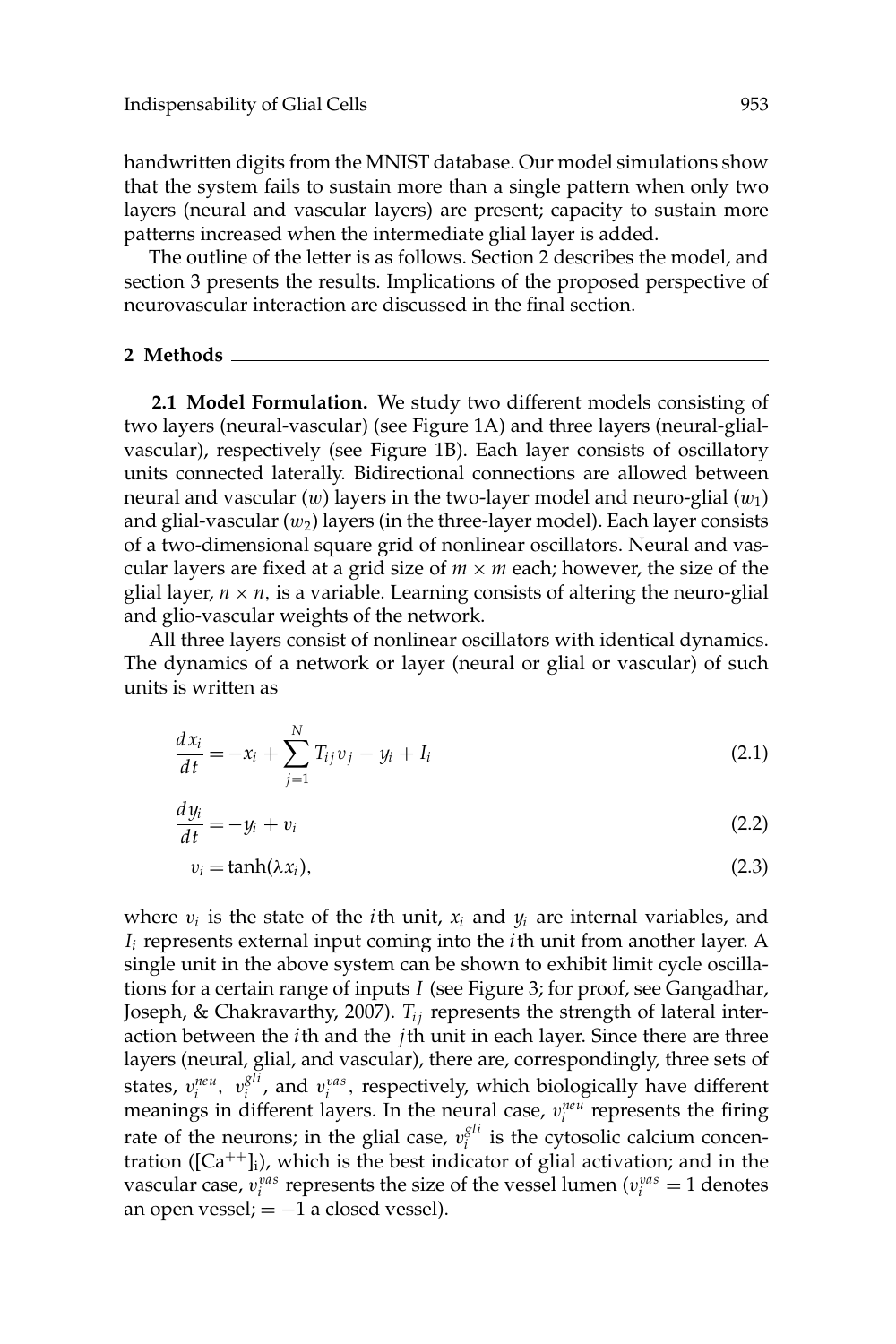The motivation behind using oscillatory dynamics to describe the dynamics of neural, glial, and vascular units is as follows. Use of oscillatory dynamics to describe neural dynamics is not new and does not require special explanation. In fact, the proposed equations for a single unit are analogous to the two-variable FitzHugh-Nagumo model. Both models are capable of limit cycle (oscillations) and fixed-point dynamics. Glial cells do produce spontaneous oscillations, though for a long time, it was thought glial cells were under the passive control of neurons (Rose & Konnerth, 2001). Similarly, for a long time, it was thought that vessel activity is under the passive control of the neighboring tissue ("local regulation"), but later it was discovered that vessels have spontaneous oscillations—a phenomenon known as vasomotion (Nilsson & Aalkjaer, 2003).

The dynamics of the three layers are the same; therefore equations 2.1 to 2.3 are not repeated thrice for brevity of presentation. The distribution of the lateral weights in a layer is as follows:

$$
T_{ij} = \varepsilon - a \exp\left(-\frac{r_{ij}^2}{\sigma^2}\right), \quad \text{for } r_{ij} < R
$$
\n
$$
= 0, \qquad \text{otherwise}
$$
\n
$$
(2.4)
$$

where  $r_{ij}$  is the Euclidean distance between the *i*th and the *j*th units, with coordinates  $i = (i_{row}, i_{col})$  and  $j = (j_{row}, j_{col})$ , respectively, on the 2D layer. Thus,  $r_{ij}$  is the Euclidean distance between indices *i* and *j*.  $\varepsilon$  is a positive number between 0 and *a*, which controls the composition of positive and negative lateral connections among the units. *R* defines the radius of the neighborhood. Note that for  $\varepsilon < 0$ , lateral interaction among all the units in a layer is inhibitory; for  $\varepsilon > a$ , all the lateral connections are positive; for  $0 \le \varepsilon \le a$ , lateral connections have a mix of excitatory and inhibitory connections, where the interaction with nearby neighbors is inhibitory and with distant neighbors it is excitatory (see Figure 2). Since there are three layers, there are actually three sets of lateral connections,  $T_{ij}^{neu}$ ,  $T_{ij}^{gli}$ , and  $T_{ij}^{vas}$ , representing the neural, glial, and, vascular layers respectively. Since the dynamics are the same for the three layers, this notation is not reflected in equations 2.1 to 2.4. The sole purpose of the lateral inhibition-excitation model used is to define a mechanism by which activity within a layer can be synchronized or desynchronized by controlling the excitatory or inhibitory components of lateral connections. We have previously used the neighborhood function in this model in a different context to produce synchronization and desynchronization by varying a single parameter (Gangadhar, Joseph, & Chakravarthy, 2008). In this letter, however, we consider only desynchronized activity and set  $\varepsilon = 0$  for all three layers.

The lateral weights too have biologically different meanings in different layers. In the neural layer, they obviously represent the synaptic strengths between neurons. In the case of glial cells, the lateral interactions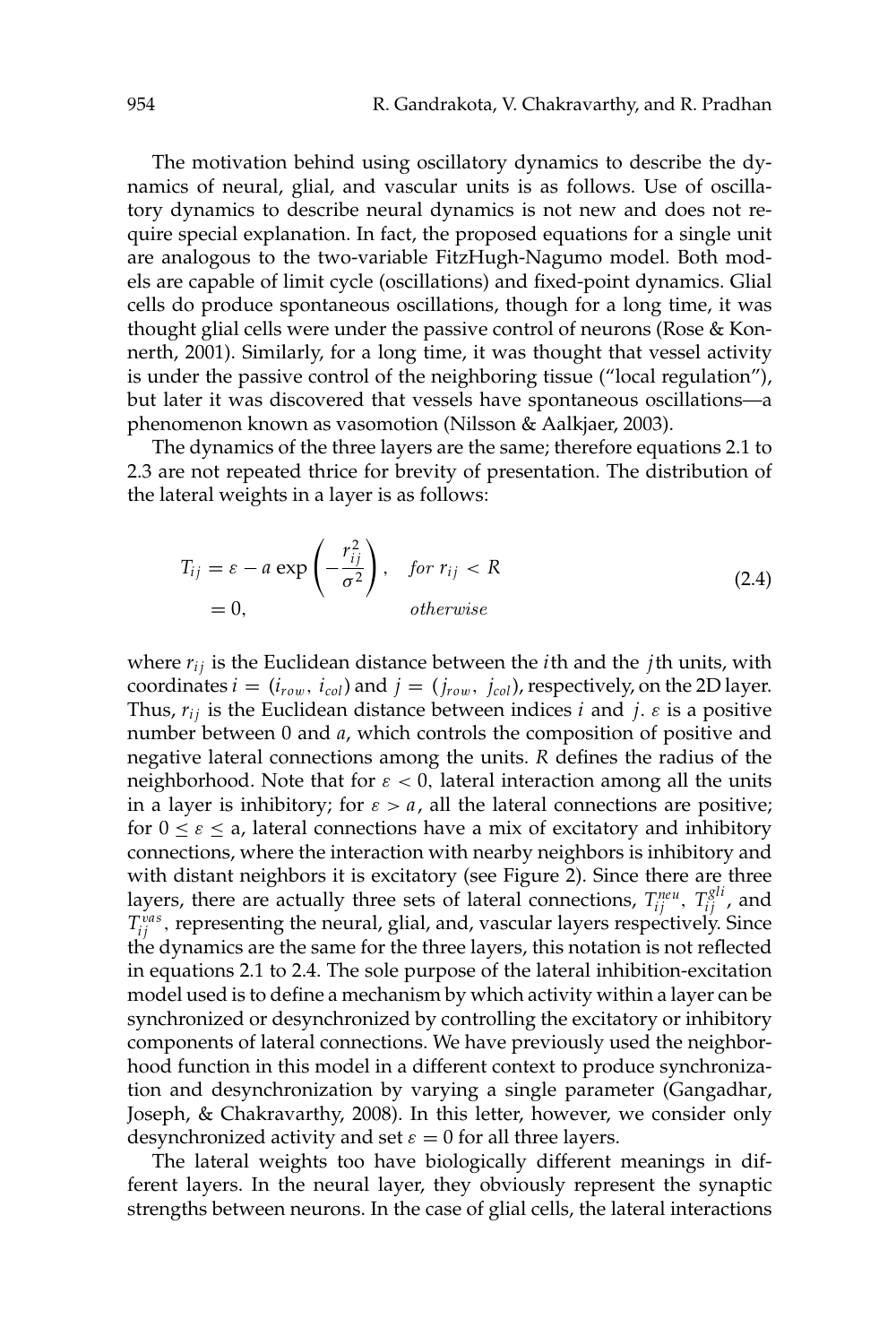

Figure 2: A diagrammatic representation of lateral weight distribution for different values of  $\varepsilon$  ( $0 < \varepsilon < a$ ) and a fixed radius of neighborhood (*R*). The parameter  $\varepsilon$  controls the distribution of inhibitory ( $-ve$  sign) and excitatory (+ve sign) connections in each layer (neural, glial, and vascular layer). *T*<sub>*i*</sub> is the strength of the lateral connection for each layer (here  $T_{ij}$  represents  $T_{ij}^{neu}$ ,  $T_{ij}^{gli}$ , and  $T_{ij}^{vas}$ );  $r_{ij}$  is the lateral distance between the *i*th and *j*th units in each layer.

represent the interglial interactions via gap junctions. Lateral interactions within the vascular layer require special mention. The microvascular network is usually thought to be a passive irrigation network supplying energy-rich molecules to metabolizing tissue. However, it can also be thought of as an informational network since information is exchanged among various parts of the network via a variety of signaling mechanisms (Secomb & Pries, 2002). Inspired by such a view of the microvascular system, we recently modeled vascular dynamics in skeletal muscle using a network of oscillators (Pradhan & Chakravarthy, 2009). Interactions among these vascular oscillators represent interactions among vessels by exchange of vascoactive substances. We adopt a similar model of vascular dynamics in the model examined here.

**2.2 The Training Procedure.** Training involves the adjustment of weights between the different layers: the neuro-vascular  $(w)$  stage in the first model and the neuro-glial ( $w_1$ ) and glial-vascular ( $w_2$ ) stages in the second model. The lateral connections  $T_{ij}^{neu}$  ,  $T_{ij}^{gli}$  , and  $T_{ij}^{vas}$  are not trained. Fully connected weights between neighboring layers are assumed. Although there have been attempts to model a neuron-glia-vessel system as a chain of three single units (Gibson et al., 2007), a network structure with multiple units of each kind is more realistic. For example, each neuron interacts with many glial cells and vice versa. Similarly, each glial cell has its end-feet on multiple vessel segments. Thus, a fully connected network or a locally connected network is a more feasible option. But the choice between a fully connected network and a local network depends on the spatial scale at which the analysis is conducted. A fully connected network is meaningful if we consider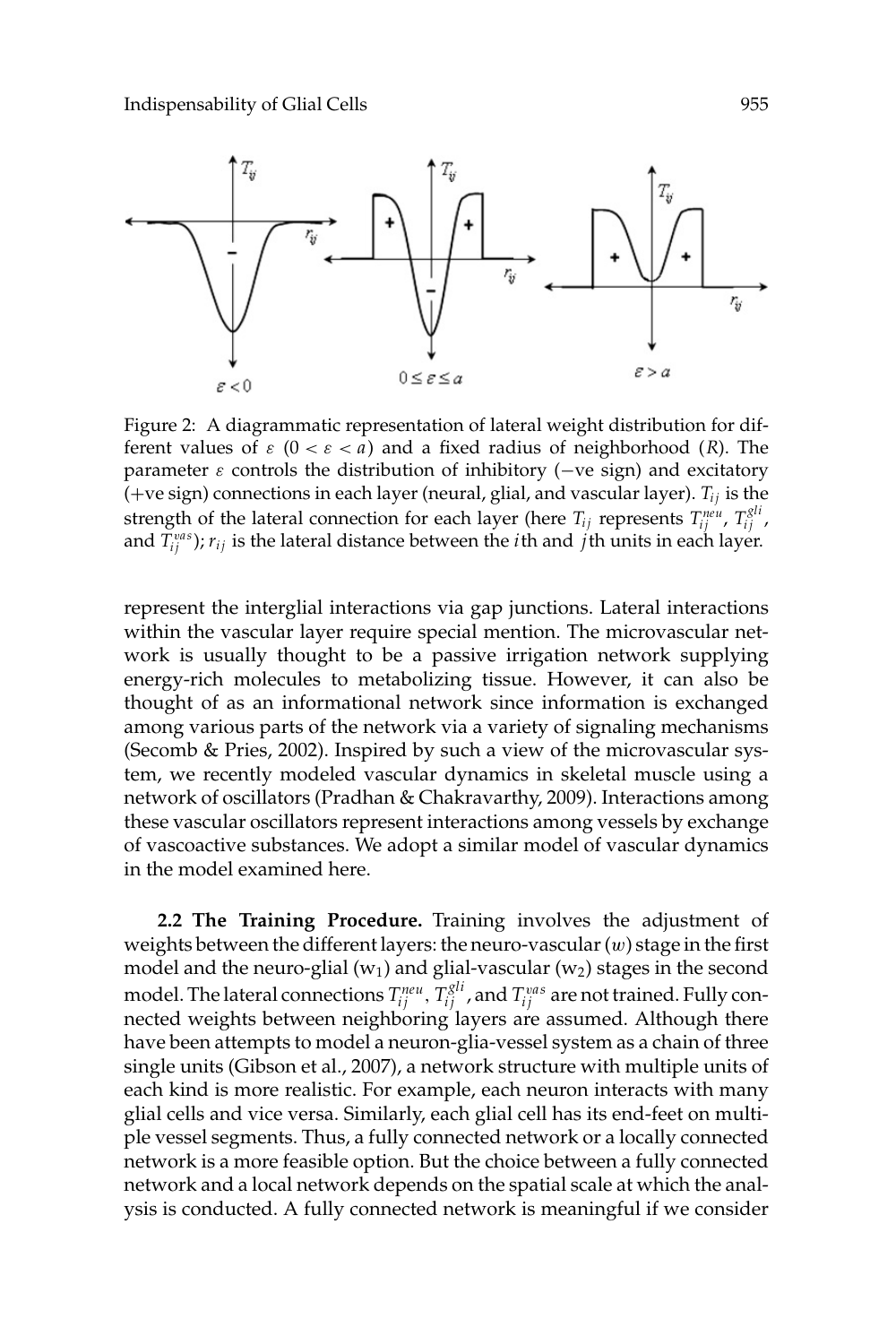small tissue volumes, say, of the order of  $10^6$  cubic microns, which is what our model is proposed to represent.

The biological significance of connections between adjacent layers is now described. One mechanism of a glial (astrocytic) response to neural signals is described in the context of glutamatergic synapses. Glutamate release from a neuron binds to metabotropic receptors on the astrocytes, initiating a G-protein cascade that triggers the release of  $Ca^{2+}$  from internal stores "activating" the glia (Gibson et al., 2007). Thus, the forward connections from neuron to glial layer in the proposed model represent this strength of interaction between neurons and glia. The mechanism of vascular activation by release of vasoactive molecules by glia is more involved. ATP release from activated glia causes the release of nitric oxide (NO) from endothelial cells. NO acts on vascular smooth muscle, resulting in vasodilation (Gibson et al., 2007). Thus, the forward weights from glia to vessels represent, in an abstract way, the effect of glial activation on vascular lumen size. Dilated vessels release glucose, which is picked up by glucose transporters on glial cells. Thus, the relation between vessel lumen and glucose flux into glia is represented by the reverse connections from vascular to glial layer in the model. Glucose is converted to lactate within glia (astrocytes) and passed on to neurons (Pellerin et al., 1998). Lactate flux into neurons is denoted by the strength of reverse connections between the glial and neural layers.

The learning algorithm used in this model is based on a fast, greedy learning algorithm for multilayer networks suggested by Hinton et al. (2006). The inputs presented to the neural layer are  $10 \times 10$  images of digits (0 to 9) from the MNIST database (size  $= 60,000$  samples). In the bottom-up pass, interlayer weights are used to convert the input vector into a representation in the higher layers. Then, in the top-down pass, the interlayer weights are again used to reconstruct an approximation to the input vector from its underlying representation that is activated in the higher layer. The difference between the input vector and the reconstructed vector provides a measure of the network performance and reflects how well the weights are trained so as to enable the higher layers in storing the underlying representations of presented neural stimuli. If a vector *p* is presented to the network, that generates a response vector *q* in the next layer, the weight connecting the *i*th unit of the first layer and the *j*th unit of the second layer is updated as

$$
\Delta w_{ij} = \eta \left( \langle p_i q_j \rangle_{data} - \langle p_i q_j \rangle_{recon} \right),\tag{2.5}
$$

where η is the learning rate. Note that *p* and *q* correspond to states v's (see equation 2.3) of the units in a pair of adjacent layers in the model described in section 2.1. The state, *q<sup>i</sup>* , of the *i*th unit in a given layer is a stochastic function of the state of the previous layer *p* and the interlayer connections,  $w_{ij}$ , as follows:

$$
\Pr(q_i = 1) = \frac{1}{1 + \exp(-\sum_j w_{ij} p_j)},\tag{2.6}
$$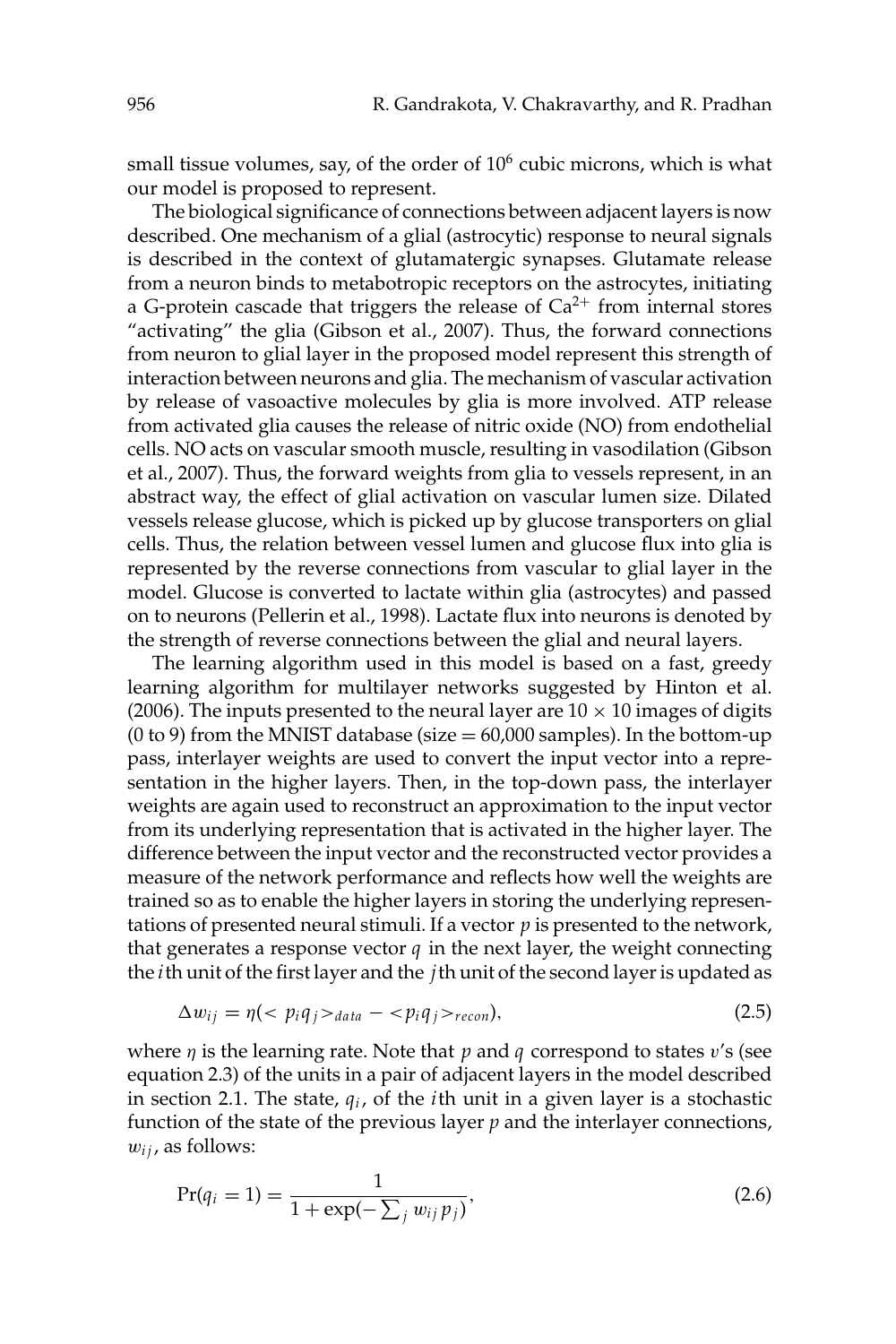where  $Pr(q_i = 1)$  denotes the probability that  $q_i$  equals 1. The learning rate  $\eta = 0.1$ , as in the original Hinton model.

Training is performed one layer at a time. Once the weights between the neural and the glial layers are trained, the weights  $w_1$  are frozen. The values of  $w_1$  a fixed, and the weights  $w_2$  are updated using the same learning algorithm (see equation 2.5). The responses of the glial layer units are treated as the data for the vascular layer. At any given layer, the input to that layer ("data") and the reconstruction by feedback from the next layer ("reconstruction") are used to train the weights between the two layers per equation 2.5. Once the  $w_2$  weights are trained, they are fixed to again train the  $w_1$  weights. This process is repeated over several passes.

**2.3 Testing the Network.** Testing the network simply means producing a response to an external input pattern and evaluating the error between the input pattern and the reconstruction. All the weights are frozen during this stage. The input pattern is presented as a constant input to the neural layer (as the external input  $I_i$  in equation 2.1). The response of the neural layer,  $v^{neu}$ , is passed through the neuro-glial connections  $(w_1)$  and presented to the glial layer as external input. Similarly, the response of the glial layer,  $v<sup>gli</sup>$ , is passed through glial-vascular connections  $(w<sub>2</sub>)$  and presented as external input to the vascular layer. This completes the forward pass. In the reverse pass,  $v^{vas}$ , is passed through vascular-glial connections  $(w_2^T)$ and presented as external input to glial layer; v *gli* is passed through glialneural connections  $(w_1^T)$  and given as external input to neural layer. This return signal from the glial to the neural layer is the "reconstruction." Note that during the testing phase, the stochastic state update, equation 2.6, is not used, and the desynchronized dynamics of equations 2.1 to 2.3 is used instead.

### **3 Results**

The dynamic of a single nonlinear oscillator used for all three layers in the network is simulated. Figure 3A shows the variation of state (*v*) of a single oscillator with time (iteration). It is observed that for suitable parameter values ( $I = (-0.2 \text{ to } 0.2)$ ,  $\lambda = 3$ ) the system exhibits self-sustained oscillation (limit cycle), and a formal proof for existence of the limit cycle for  $I = 0$ is given in Gangadhar et al. (2007).

A two-dimensional array of oscillators described above is now simulated for various values of  $\varepsilon$ . Array size  $= 15 \times 15$ ; the parameters *a* and *R* in equation 2.4 are 2 and 3, respectively;  $\varepsilon$  is varied from 0 to  $a (=2)$  in steps of 0.4. The results are shown in Figure 4.

We now proceed to construct the neuro-vascular and neuro-glialvascular networks. Training of these networks is performed using the deep belief algorithm (http://www.cs.toronto.edu/∼hinton/ MatlabForSciencePaper.html). Training the network with oscillatory layers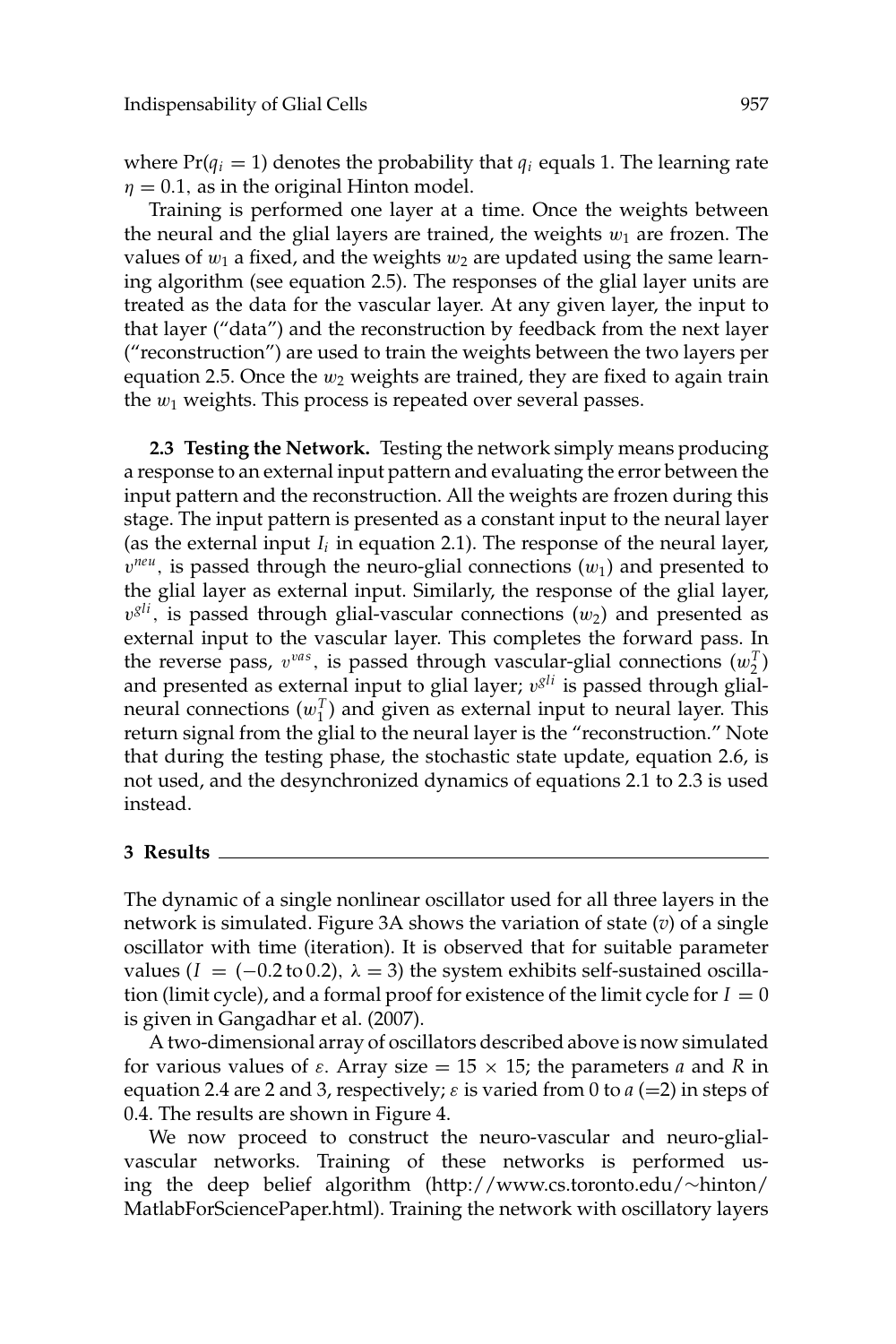

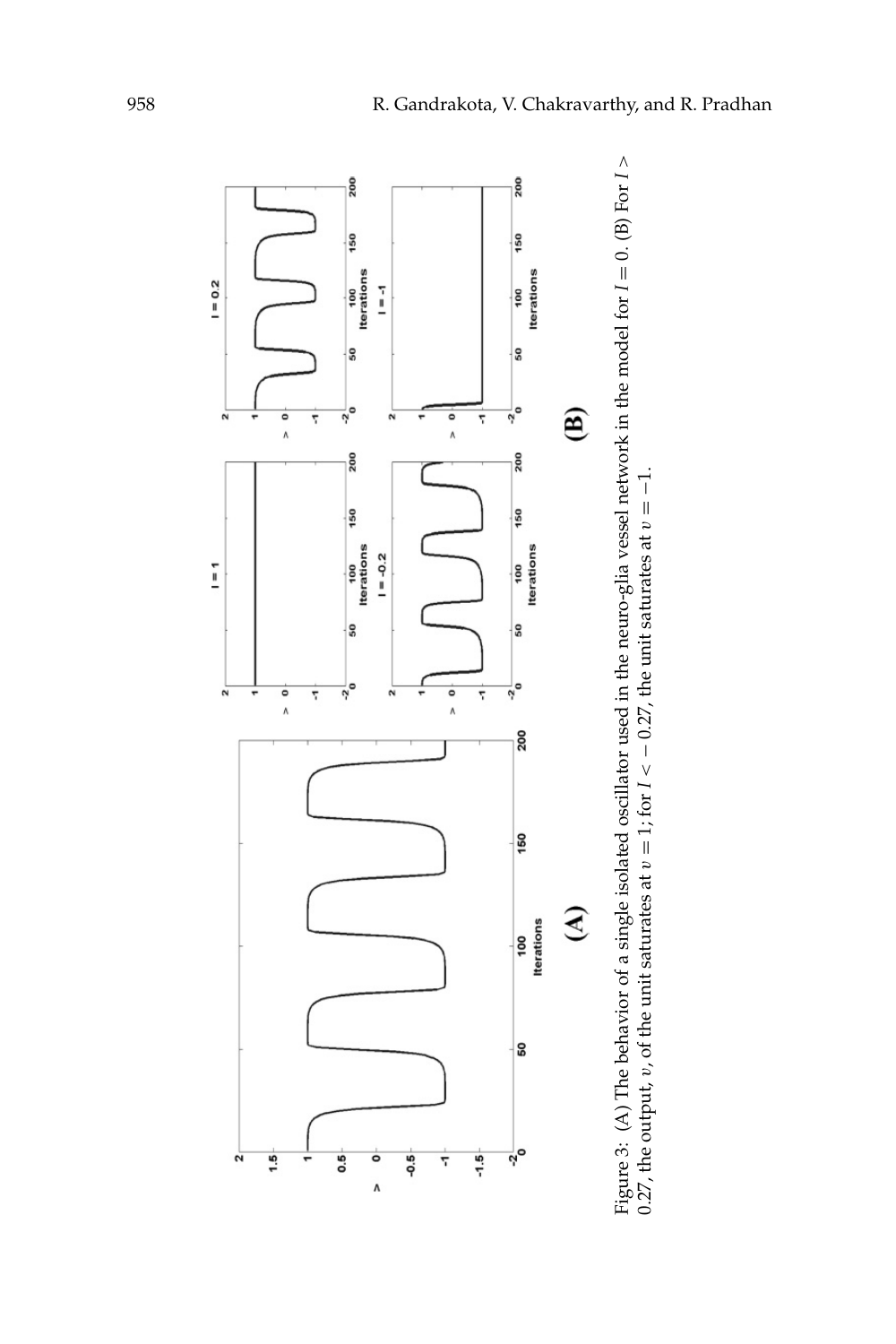

Figure 4: Results of simulation of an array ( $15 \times 15$ ) of oscillators described by equations 2.1 to 2.4.  $\varepsilon$  increases from 0 to 2 in steps of 0.4 from top row to bottom row. The columns represent the snapshots of the oscillator activity  $(v)$  at iteration numbers 20, 40, 60, and 80. Note that though the input patterns are binary, the state of the units is the output of a tanh(.) function and therefore take continuous values from −1 to 1. Hence the reconstructed image is a gray-scale image.

is found to be time-consuming, since oscillatory dynamics are computationally intensive. Note that the deep belief algorithm uses stochastic units. Therefore, we use layers containing stochastic units as in the original deep belief network while training; the stochastic layers are substituted by the oscillatory layers described above to simulate retrieval operations.

**3.1 Simulation with the Neuro-Vascular Network.** First, a two-layer network (only neural and vascular layers) with  $10 \times 10$  units ( $m = 10$ ) in each layer is simulated. The size of the weight matrix w is  $100 \times 100$  $(m = 10)$ . Input is presented to the first layer as a  $10 \times 10$  image, which is passed through the weights to produce the response of the vessel layer; w*<sup>T</sup>* is used for the reconstruction of the input. The following parameter values are used in the lateral connections, for both neural and vascular layers:  $\varepsilon = 0$  and  $\sigma = 4$ ,  $R = 12$ . The two-layer network, on training with 60,000 examples of digits from 0 to 9, has given the results shown in Figure 5 on a test data set of 500 samples per class from digits 0 to 9. Figure 5 shows the reconstructed image of the network for sample inputs corresponding to three digits: 0, 1, and 2. Note that the performance of the two-layer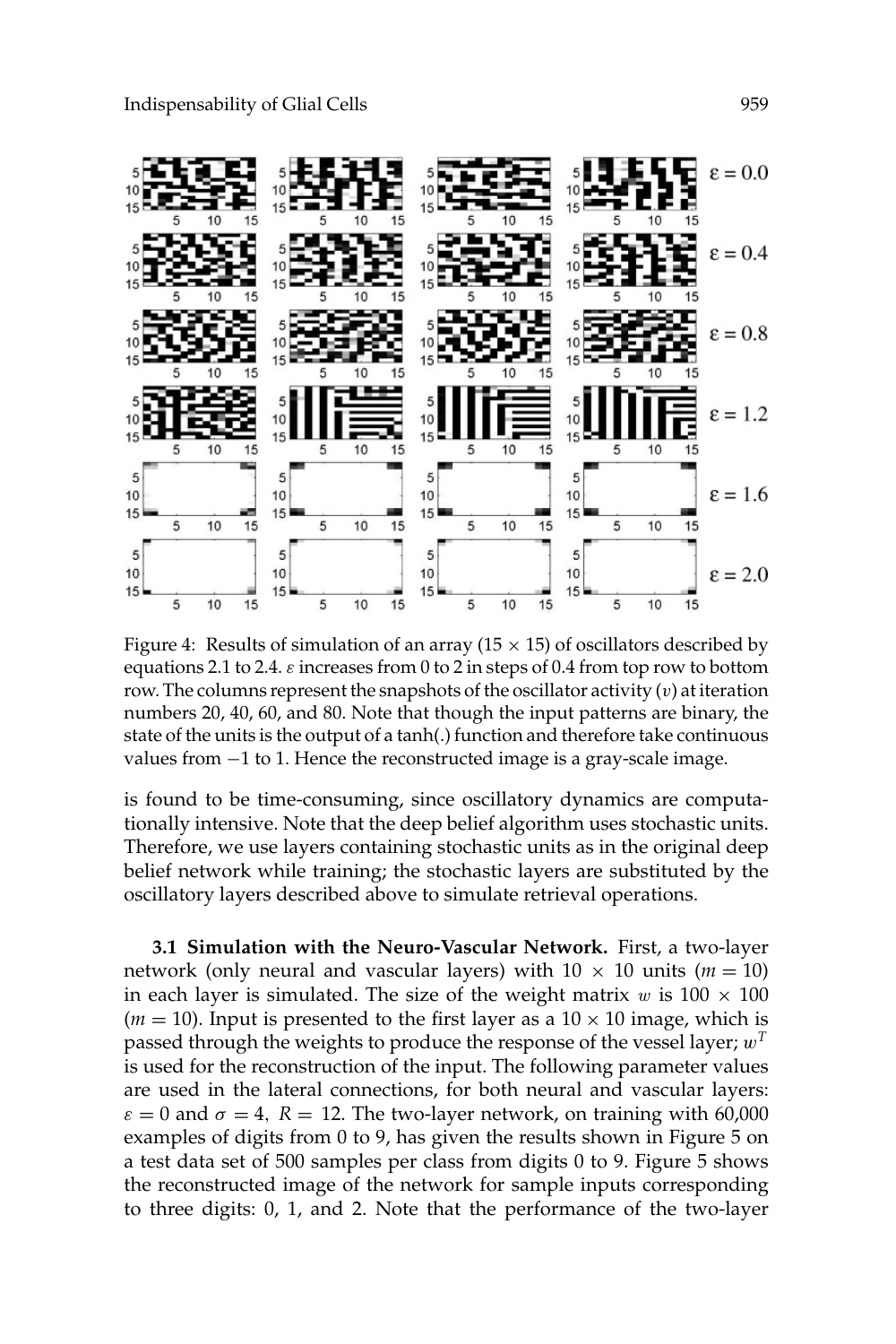

Figure 5: Reconstruction images of different types of networks for three arbitrarily chosen input digits. Shown here are the reconstruction of input digits 0, 1, and 2 using various network architectures. In the two-layer network (neurovascular), the size of the neural and vascular layer is set to  $10 \times 10$  units. For all three layer networks (neuro, glia, vascular), the size of neural and vascular layers is set as  $10 \times 10$  for simulation while the number of glial cells varies in each network (as shown in right panel). Same gray scale as in Figure 4.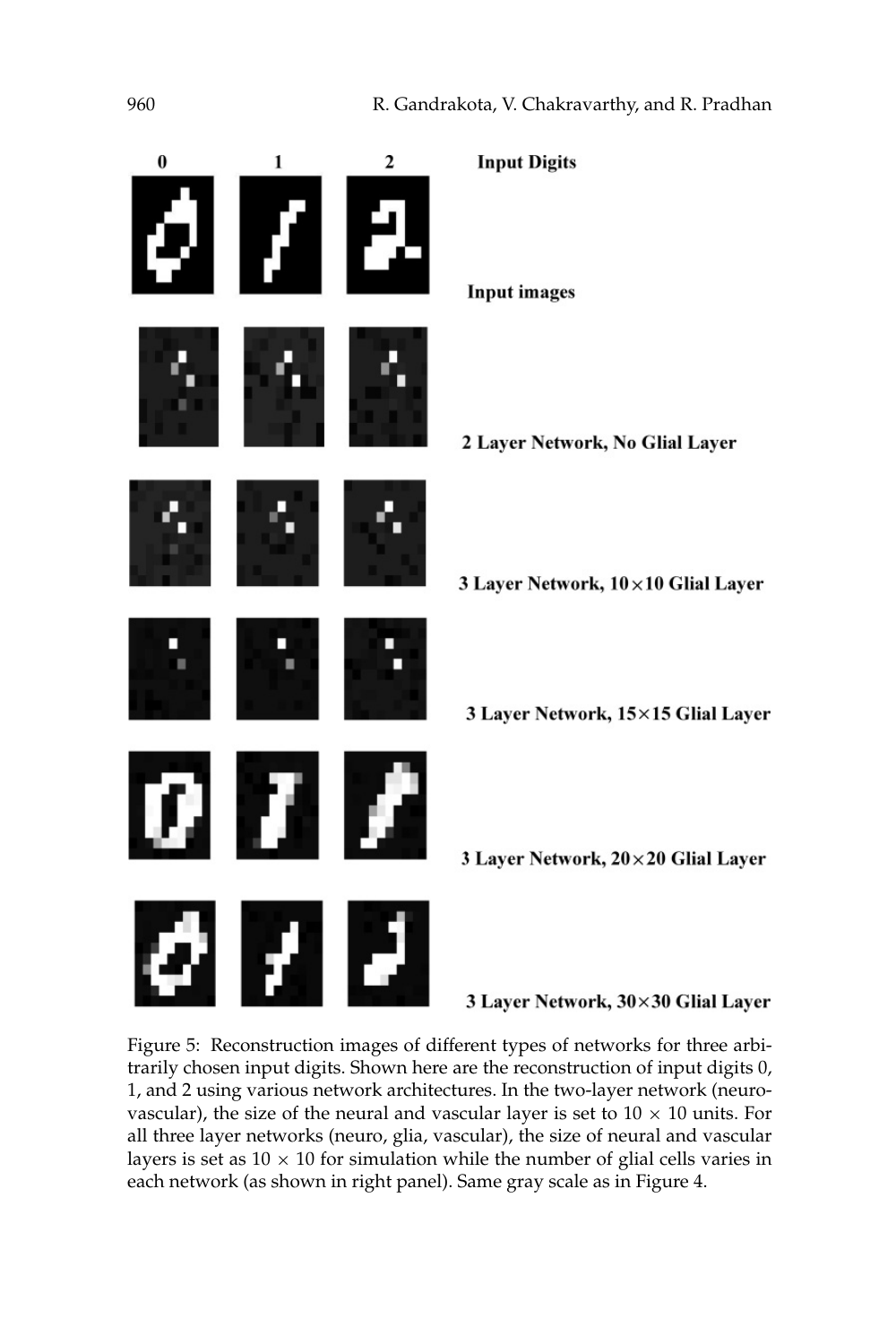

Figure 6: Reconstruction error (RMSE) results of various network architectures before and after training. RMSE before and after training for a (1) two-layer neurovascular network, (2) three-layer network with a glial layer of  $10 \times 10$ , (3) three-layer network with a glial layer of  $15 \times 15$ , (4) three-layer network with a glial layer of 20  $\times$  20, and (5) three-layer network with a glial layer of  $30 \times 30$ .

network is unacceptable. Hence, a three-layer model is simulated to solve this problem.

**3.2 Simulation with the Neuro-Glial-Vascular Network.** For simulations and training of the neuro-glia-vascular network, we considered four cases based on the size of the intermediate glial layer (case 1:  $m = 10$ ,  $n =$ 10; case 2: *m* = 10, *n* = 15; case 3: *m* = 10, *n* = 20; case 4: *m* = 10, *n* = 30), whereas the size of neuron and vessel layers in the network is held constant  $(m \times m)$ . The following parameter values are used in the lateral connections:  $\varepsilon = 0$  for all three layers and  $\sigma = 4$  for both neural and vascular layers, and for the glial layer,  $\sigma = 0.4 n$ , where  $n \times n$  is the size of the glial layer. For all four cases, the network is trained with 60,000 examples of digits from 0 to 9 and tested on 5,000 digits from 0 to 9. The test data is nonoverlapping with the training data. Network reconstructions for sample inputs are shown for each of the four cases in Figure 5. Average performance, measured by root mean squared error (RMSE), over all digits is shown in Figure 6. Note that since the network layers are dynamic, the response of the neural, glial, and vascular layers varies with time even for a constant input. (A sample response of the network with a  $20 \times 20$  glial layer is shown in Figure 7.)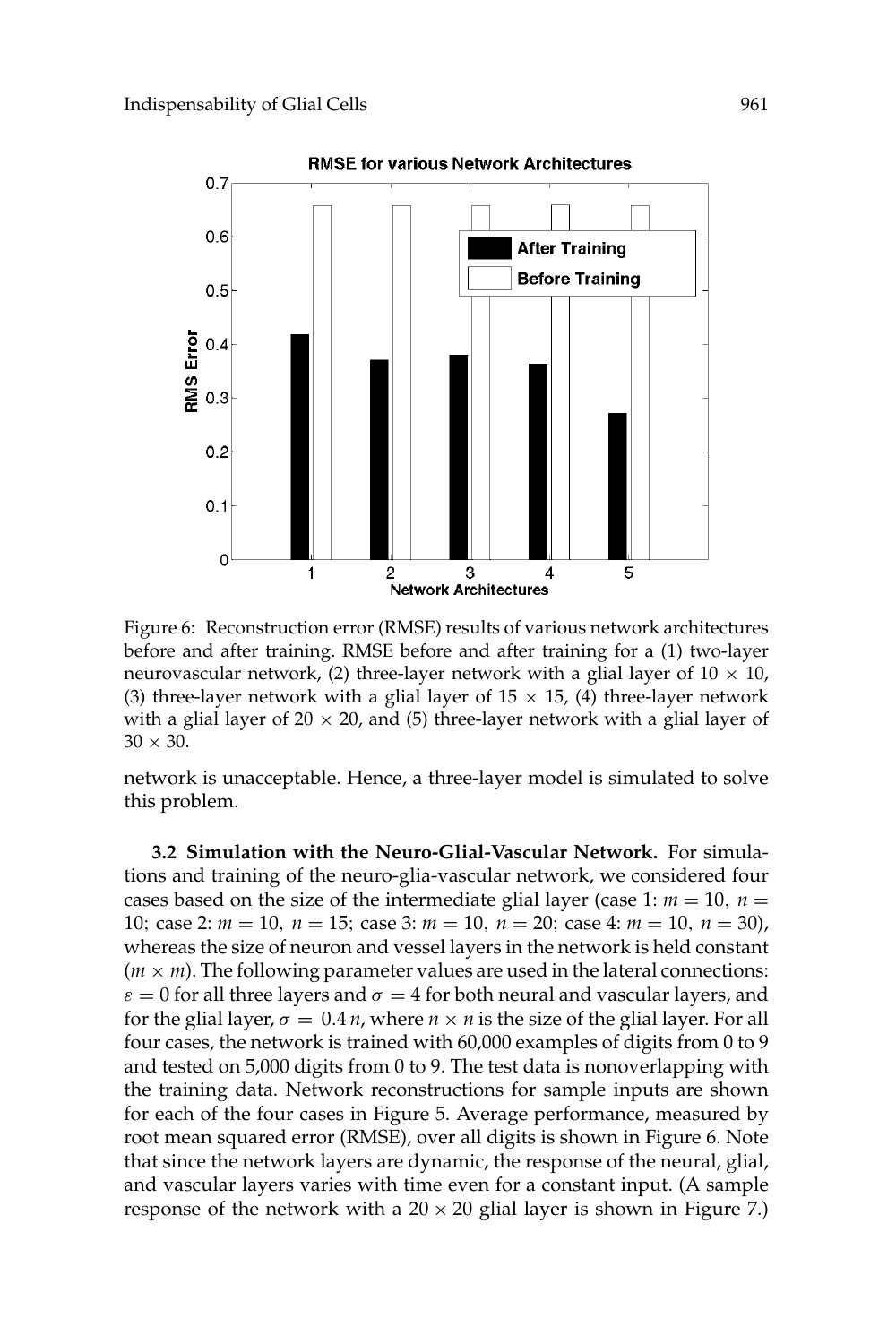

Figure 7: (A) The response of the network with a  $20 \times 20$  glial layer ( $n = 20$ ) to a constant external input (digit 0), which is shown as a single image in the top row. In every subsequent row, the image on the left is the reconstruction, the image in the center is the state of the glial layer, and the one on the right is the state of the vessel layer. Rows 2–6 correspond to iteration numbers 20, 40, 60, 80, 100. (B) RMSE of reconstruction shown as a function of time (iteration).

Thus, the network's performance summarized in Figure 6 is evaluated over reconstructed images averaged over 20 iterations and over 500 samples, plus all digit classes from 0 to 9. Note that reconstruction quality is poor for glial layer sizes of  $10 \times 10$  and  $15 \times 15$  (see Figure 5). The  $20 \times 20$  glial layer size is considerably superior to that of the two previous cases, but important features of the input image (as in case of the digit 2) are omitted. The RMSE variation does not sensitively reflect the reconstruction performance because it is averaged over a large number of samples.

#### **4 Discussion**

The computational models for neurovascular coupling that were proposed earlier considered metabolic processes in neural networks (Gibson et al., 2007). But in those models, the neuronal networks are not engaged in any form of information processing or learning. The novelty in the model presented here is that the problem of cerebral circulation is formulated as a problem of association, and therefore unsupervised learning techniques are applied to design the neural-glial-vascular interactions. Such a perspective of neuro-glial-vascular interactions is quite radical and opens up a number of interesting questions. The neural layer receives inputs from an external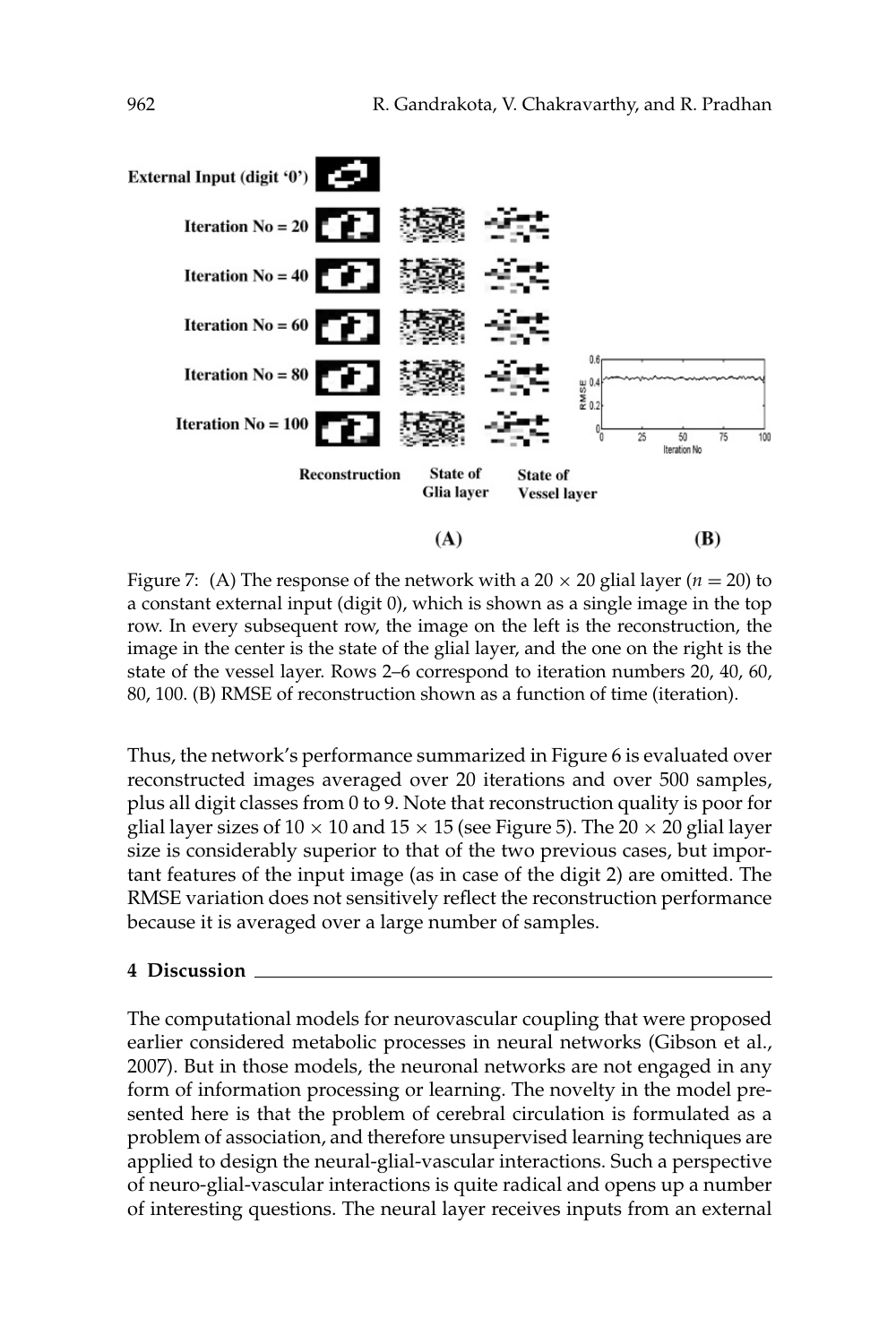source. In order for this input to produce a stable response in the neural layer, the local metabolic demand generated by the neural layer must be sustained by a precisely patterned local metabolic supply from the vascular layer via the glial layer. We suggest that such a mechanism is similar to an associative network with unsupervised learning exemplified by the deep belief network of Hinton et al. (2006).

This letter asks an important question: Is the glial layer indispensable for neurovascular coupling? Does cerebral circulation offer special constraints, nonexistent in nonneural tissue, that require the agency of an intermediate network like the glial network? It may be expected that neural tissue, by its very nature, needs to support spatiotemporal activity patterns of far greater complexity than in other forms of tissue. Therefore, in order to achieve a precisely patterned delivery of oxygen and nutrients that match the metabolic demand of neurons, it might be necessary to have a large intermediate layer of cells, a function that is probably served by glial cells, particularly astrocytes.

Glial cells, particularly astrocytes, play a crucial role in the supply of energy to neurons by regulating the rate of glucose uptake and phosphorylation in response to glutamate concentrations in the synaptic cleft (Tsacopoulos & Magistretti, 1996). Thus, the local density of glial cells is an indicator of the metabolic demand of local neural tissue (Sherwood et al., 2006). Evidence exists that the glial-neuron ratio increases with higher environmental enrichment and stimulation (Diamond, Krech, & Rosenzweig, 1964; Szeligo & Leblond, 1977). Thus, the perspective of the glial layer role in neurovascular coupling embodied by the model presented here is in line with the known biology of neuro-glial tissue.

However, we do not claim that the model presented is a quantitatively accurate model of neuro-glial-vascular interactions. It is an abstract network model whose aim is to describe the neuro-glial-vascular interactions as being driven by associative, unsupervised learning mechanisms. Several simplifying assumptions have been made. All three kinds of cells—neurons, glia and vessels—are modeled by the same equations describing a nonlinear oscillator. Unlike the deep belief network, which uses stochastic units, we use a network of oscillators with mostly inhibitory lateral connections in order to produce desynchronized activity. Such desynchronized activity serves as a deterministic substitute to stochasticity in the original deep belief network model. In the two-layer model of section 3.1, it was possible to store only a single pattern. This is probably a peculiarity of our model, which need not be the case for general two-layer networks trained by associative learning. For example, in bidirectional associative memory with deterministic units, it was shown that a rough estimate of capacity is min (*m, n*), where *m* and *n* are sizes of the two layers (Kosko, 1992). In the case of the three-layer model of section 3.2, it was possible to store and retrieve all 10 patterns only when the glial layer was nine times larger than the neural layer. These glial-neuron ratios are not meant to correspond quantitatively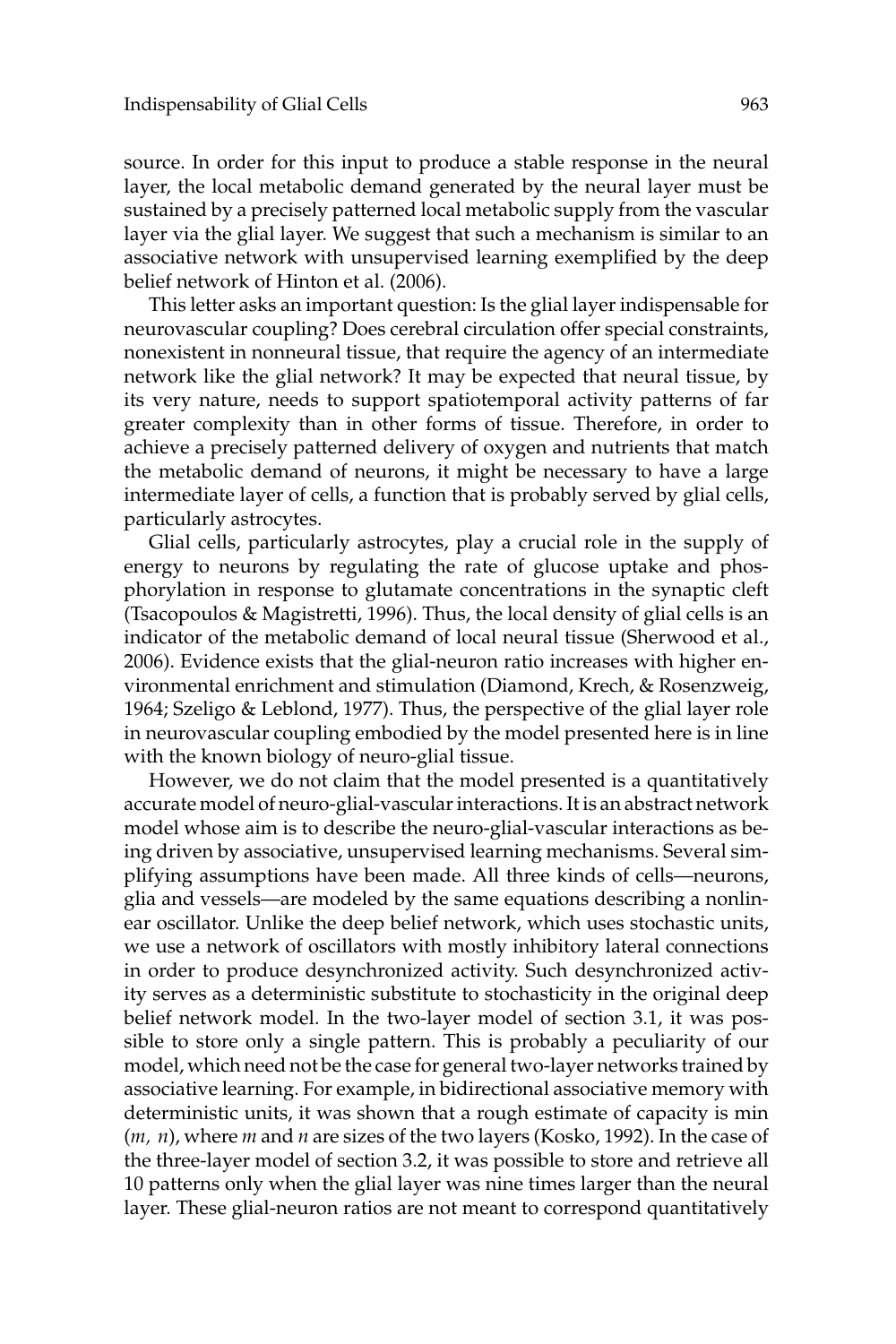to the glial-neuron ratios observed in mammalian cortices. Another assumption made regarding the connections for mathematical convenience is the symmetry assumption, which must be relaxed in future developments of the model. Furthermore, neurons can directly act on vessels by release of NO, which implies the existence of direct neuron-vessel connections, which are omitted in the model (Lee, 2000).

There is another interesting question regarding the possible role of the (de)synchronized activity of neurons in cerebral circulation. Our earlier modeling work suggested that the desynchronized activity of motor neurons and vessels in skeletal muscle enhances efficiency in oxygenation (Pradhan & Chakravarthy, 2007, 2009; Pradhan, Chakravarthy, & Prabhakar, 2007). By increasing the composition of excitatory connections, it is possible to switch from desynchronized to synchronized activity. This is the intent behind using deterministic oscillator units with lateral connections instead of using stochastic units, as was done in deep belief networks (Hinton et al., 2006). It would be interesting to study an analogous role of desynchronized activity in neural, glial, or vascular dynamics in cerebral circulation. However, the role of desynchronized activity in cerebral circulation does not form part of this study.

The idea of applying learning techniques to explain neuro-glial-vascular interactions has interesting consequences. Neurons act on glial cells by the release of neurotransmitters; glial cells act on the vessels by the release of vasoactive substances. Is there evidence for activity-dependent adaptation similar to synapses in these various interactions? Activity-dependent neuronal-glial remodeling was discovered in the adult rat hypothalamus (Theodosis & Poulain, 1993). Astrocytes can encode different levels of neuronal activity into specific  $Ca^{2+}$  oscillation frequencies, which, at the level of perivascular end-feet, mediate the release of vasodilators such as 8,9-epoxyeicosatrienoic acid (EET), or vasoconstrictors such as monohydroxyeicosatetraenoic acids (20-HETE). Neuronal activity-dependent  $Ca<sup>2+</sup>$  oscillations may ultimately represent the signaling system that allows blood flow to be proportional to the intensity of neuronal activity (Haydon & Carmignoto, 2006). In this letter, we suggest activity-dependent adaptation of the delivery of metabolites from the vessels via the glial network. Such a notion follows naturally if we accept the view that perfusion may be treated as a problem of autoassociation. In fact, there exists an interesting notion of metabolic plasticity, which envisages activity-dependent changes in metabolic patterns (Magistretti, 2006). Indeed, there also exists experimental evidence, albeit restricted, for activity-dependent long-term adaptation in such metabolic plasticity (Barrett, Shumake, Jones, & Gonzalez-Lima, 2003; Gonzalez-Lima & Garrosa, 1991; Zhang & Wong-Riley, 1999).

Traditionally glial cells have been thought to perform auxiliary support functions like calcium and potassium buffering and scavenging, for example. But glial signaling does not seem to be limited to rendering these services to neurons. The glial network is thought to play a crucial intermediary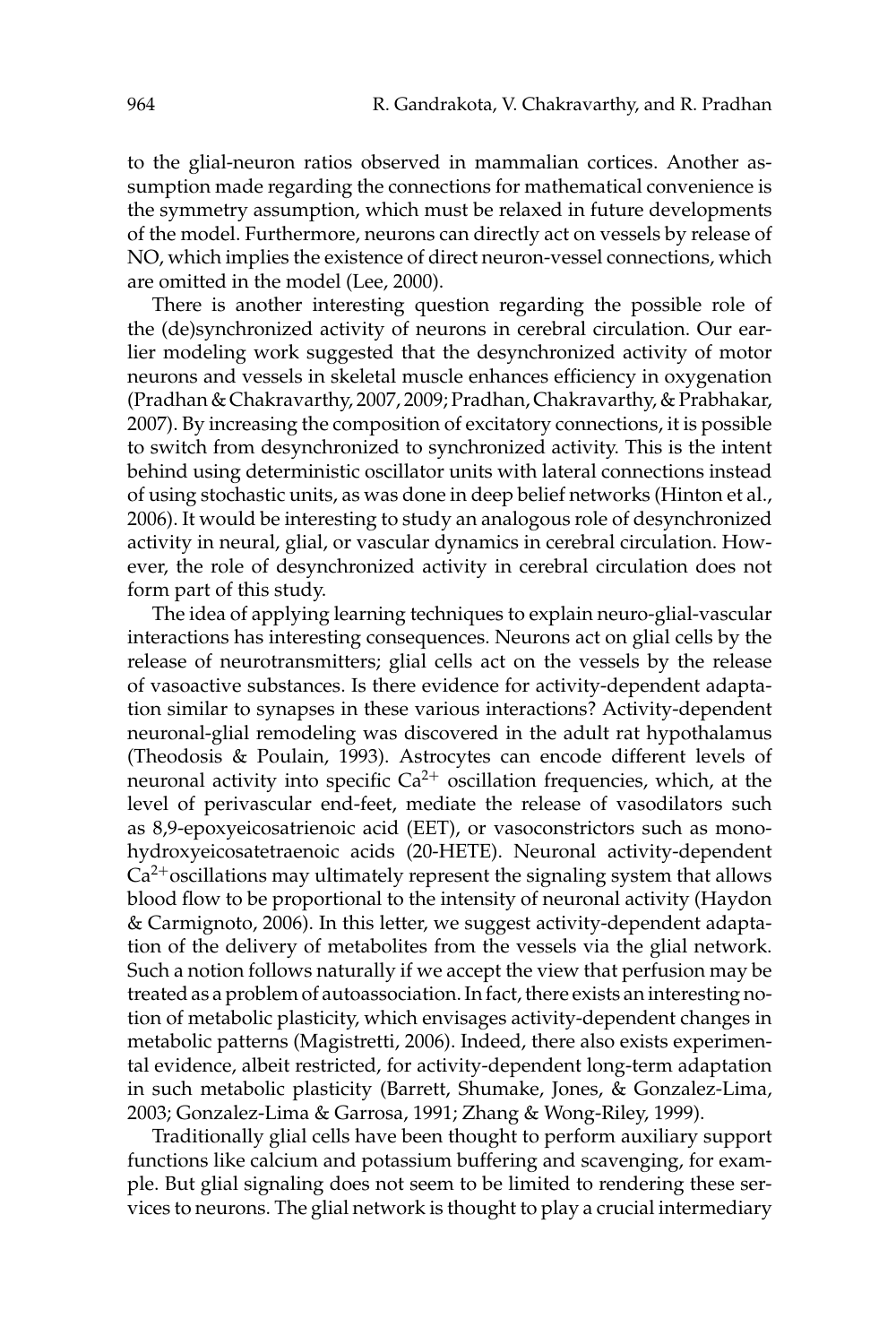role in transferring signals of metabolic demand from neurons to microvessels (Charles, 2005). In the reverse direction, the glial layer seems to play a key role in receiving energy molecules from the vascular layer, transforming and distributing them to the neural layer (Charles, 2005; Magistretti, 2006). Thus, far from being a passive support network, the glial layer seems to play a dual role—as a signaling network in the neuron-vessel direction and as a metabolic distribution network in the vessel-neuron direction—in coordinating the brain's energy exchanges.

Glial function is often described as if it is under the passive control of signals arising from the neural layer. However, low-frequency spontaneous  $Ca^{2+}$  oscillations have been discovered in glial cells. These oscillations are shown to cause NMDA-receptor-dependent excitation and calcium transients in neighboring neurons (Rose & Konnerth, 2001). Furthermore, calcium changes in astrocytes have also been shown to result in  $Ca^{2+}$  oscillations in myocytes of parenchymal arterioles in brain slices (Filosa, Boney, & Nelson, 2004). Thus, calcium oscillations seem to be the common currency through which the glial layer coordinates neurovascular coupling in the brain. However, analogous to the spontaneous glial  $Ca^{2+}$  oscillations, microvessels are also capable of spontaneous oscillations of lumen termed vasomotion (Nilsson & Aalkjaer, 2003). These mechanical oscillations of the vessel wall are associated with oscillations in membrane potential, which in turn is associated with intracellular  $Ca^{2+}$  oscillations of vascular smooth muscle. In the light of such experimental evidence, it is perhaps more appropriate to describe neural, glial, and vascular layers as three independent networks capable of spontaneous activity but working in tandem to perform metabolic functions of the brain. Therefore, a description in which glial and vascular layers are subservient to neural signals is perhaps not accurate. This relative independence of neural, glial, and vascular layers is reflected in the model presented here by the choice of three interacting layers, each capable of producing spontaneous oscillations.

Although  $Ca^{2+}$  oscillations are a common link among neural, glial, and vascular dynamics, the frequencies involved are not the same. The frequency of spontaneous glial  $Ca^{2+}$  oscillations is about 0.003 Hz (Rose & Konnerth, 2001; Parri, Gold, & Crunelli, 2001) and the frequency of associated vascular  $Ca^{2+}$  oscillations is about 0.18 Hz (Filosa et al., 2004). Transients in neuronal  $\lbrack Ca^{2+}\rbrack$  correlated with astrocytic  $\lbrack Ca^{2+}\rbrack$  are observed, though precise frequency information regarding neural  $[Ca^{2+}]$  oscillations is not available. However, neuroglial interactions seem to be happening at a much slower timescale compared to the timescale of neural spiking. Thus, there are multiple timescales involved not only across layers, but also in individual layers, for example, signaling inside neurons involves both fast spiking and slow calcium oscillations. These differences in timescales involved in neuro-glio-vascular interactions are not captured in our model, which assumes oscillators of same frequency in all the three layers. A more detailed treatment of different timescales will be a part of the future work.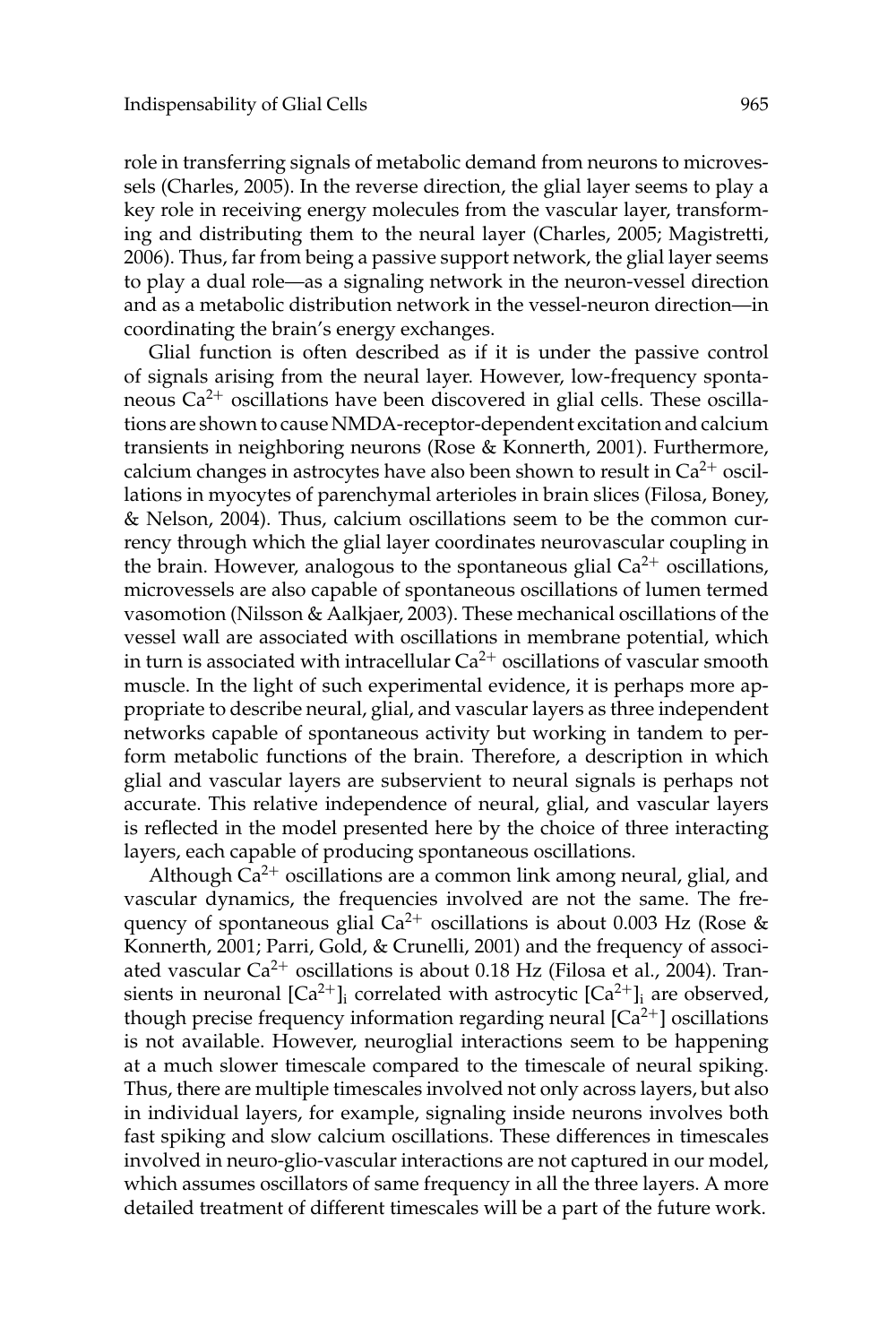The traditional view of computation in the brain regards neurons as the primary agents of information processing. There is now enough evidence to show that astrocytes are also involved in information processing. A recent work goes as far as describing astrocytes of visual cortex as having "tuned responses" to visual stimuli (Schummers, Yu, & Sur, 2008). Our model extends this trend conceptually and proposes that the brain's computations are executed by the neuro-glial-vascular network. Is it conceivable then to talk of "tuned responses" in microvessels to sensory stimuli? Can one imagine an arteriole in visual cortex that preferentially dilates when a bar of a given orientation is presented in the receptive field of a neuron in the neighborhood?

A novel aspect of the proposed model is to place neural, glial, and vascular networks on a similar footing and treat them as networks working in tandem, with the intention of suggesting functional parallels between neural (and glial) and vascular networks. But structural parallels between the nervous system and cardiovascular system were observed hundreds of years ago, in 1543, by Belgian anatomist Vesalius. Blood vessels and nerve fibers course throughout the body in an orderly pattern, often alongside one another. The mechanisms involved in wiring neural and vascular networks share some deep similarities. Axons are guided to their targets by finely tuned codes of attractive and repulsive cues, and these cues also help blood vessels navigate to their targets (Carmeliet & Tessier-Lavigne, 2005). These data suggest that there might be deep functional similarities in the dynamics of neural and vascular networks, which is a strong underlying theme of this letter.

### **References**

- Barrett, D., Shumake, J., Jones, D., & Gonzalez-Lima, F. (2003). Metabolic mapping of mouse brain activity after extinction of a conditioned emotional response. *J. Neurosci., 23*, 5740–5749.
- Boas, D. A., Jones, S. R., Devor, A., Huppert, T. J., & Dale, A. M. (2008). A vascular anatomical network model of the spatio-temporal response to brain activation. *Neuroimage, 40*, 1116–1129.
- Carmeliet, P., & Tessier-Lavigne, M. (2005). Common mechanisms of nerve and blood vessel wiring. *Nature, 436*, 193–200.
- Charles, A. (2005). Reaching out beyond the synapse: Glial intercellular waves coordinate metabolism. *Sci. STKE, 2005*, pe6.
- Diamond, M. C., Krech, D., & Rosenzweig, M. R. (1964). The effects of an enriched environment on the histology of the rat cerebral cortex. *J. Comp. Neurol., 123*, 111–120.
- Fellin, T., & Carmignoto, G. (2004). Neurone-to-astrocyte signalling in the brain represents a distinct multifunctional unit. *J. Physiol., 559*, 3–15.
- Filosa, J. A., Boney, A. D., & Nelson, M. T. (2004). Calcium dynamics in cortical astrocytes and arterioles during neurovascular coupling. *Circulation Research*, 95, e73–e81.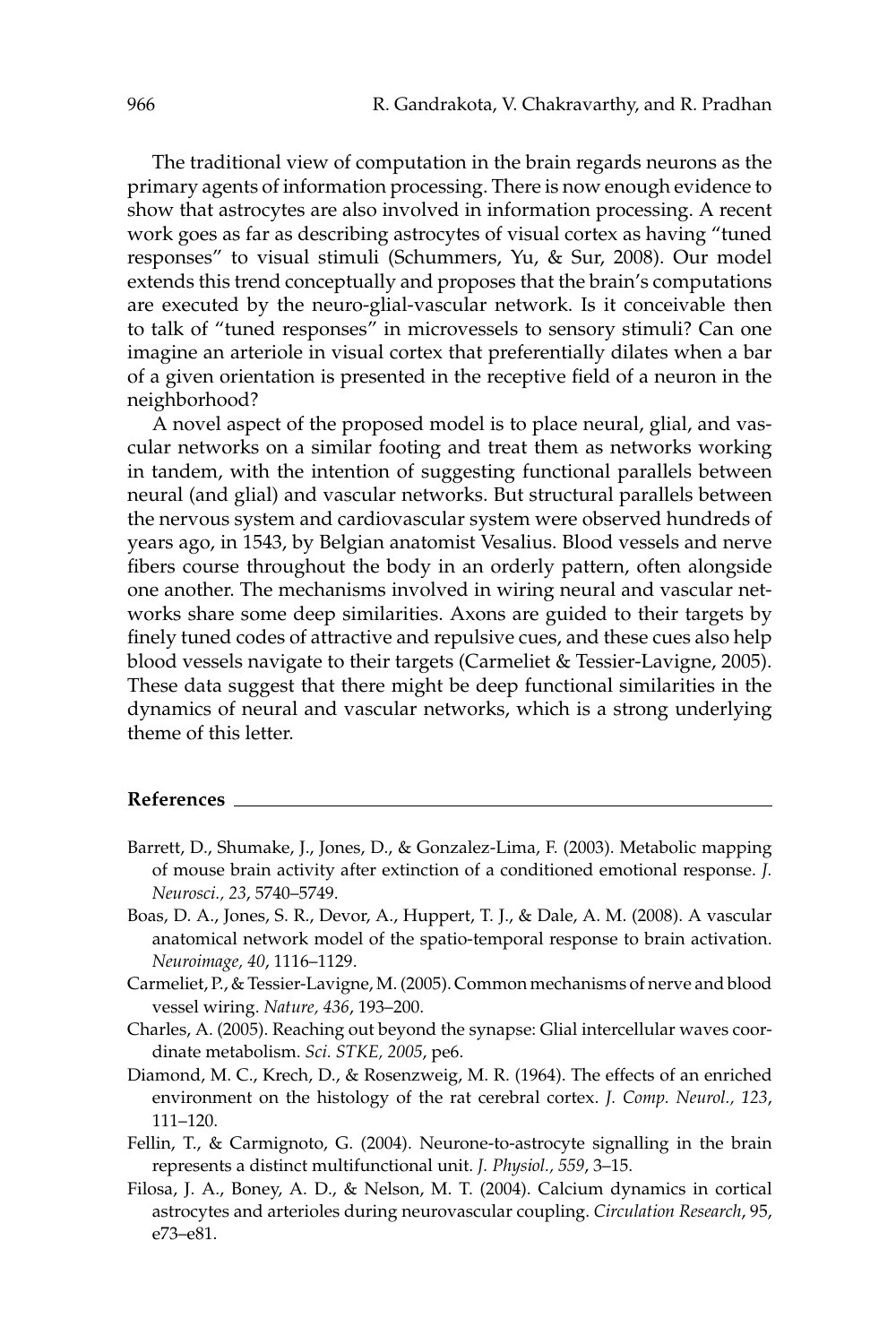- Gangadhar, G., Joseph, D., & Chakravarthy, V. S. (2007). An oscillatory neuromotor model of handwriting generation. *International Journal on Document Analysis and Recognition, 10*, 69–84.
- Gangadhar, G., Joseph, D., & Chakravarthy, V. S. (2008). Understanding Parkinsonian handwriting using a computational model of basal ganglia. *Neural Computation, 20*, 2491–2525.
- Gibson, W. G., Farnell, L., & Bennett, M. R. (2007). A computational model relating changes in cerebral blood volume to synaptic activity in neurons. *Neurocomputing, 7*, 1674–1679.
- Gonzalez-Lima, F., & Garrosa, M. (1991). Quantitative histochemistry of cytochrome oxidase in rat brain. *Neurosci. Lett., 123*, 251–253.
- Goodall, S., Reggia, J. A., Chen, Y., Ruppin, E., & Whitney, C. (1997). A computational model of acute focal cortical lesions. *Stroke, 28*, 101–109.
- Haydon, P. G., & Carmignoto, G. (2006). Astrocyte control of synaptic transmission and neurovascular coupling. *Physiol. Rev., 86*, 1009–1031.
- Hinton, G. E., Osindero, S., & Teh, Y. W. (2006). A fast learning algorithm for deep belief nets. *Neural Comput., 18*, 1527–1554.
- Kager, H., Wadman, W. J., & Somjen, G. G. (2000). Simulated seizures and spreading depression in a neuron model incorporating interstitial space and ion concentrations. *J. Neurophysiol., 84*, 495–512.
- Kasischke, K. A., Vishwasrao, H. D., Fisher, P. J., Zipfel, W. R., & Webb, W. W. (2004). Neural activity triggers neuronal oxidative metabolism followed by astrocytic glycolysis. *Science, 305*, 99–103.
- Kosko, B. (1992). *Neural networks and fuzzy systems*. Englewood Cliffs, NJ: Prentice Hall.
- Lee, T. J. (2000). Nitric oxide and the cerebral vascular function. *J. Biomed. Sci.,* 7, 16–26.
- Magistretti, P. J. (2006). Neuron-glia metabolic coupling and plasticity. *Journal of Experimental Biology, 209*, 2301–2311.
- Nadkarni, S., & Jung, P. (2003). Spontaneous oscillations of dressed neurons: A new mechanism for epilepsy? *Physical Review Letters, 91*, 268101–268104.
- Nadkarni, S., & Jung, P. (2004). Dressed neurons: Modeling neural-glial interactions. *Phys. Biol., 1*, 35–41.
- Nadkarni, S., Jung, P., & Levine, H. (2008). Astrocytes optimize the synaptic transmission of information. *PLoS Computational Biology*, 4, e1000088, 1–11.
- Nilsson, H., & Aalkjaer, C. (2003). Vasomotion: Mechanisms and physiological importance. *Mol. Interv., 3*, 79–89.
- Parri, H. R., Gould, T. M., & Crunelli, V. (2001). Spontaneous astrocytic  $Ca^{2+}$  oscillations in situ drive NMDAR-mediated neuronal excitation. *Nat. Neurosci., 4*, 803–812.
- Pellerin, L., Pellegri, G., Bittar, P. G., Charnay, Y., Bouras, C., Martin, J. L., et al. (1998). Evidence supporting the existence of an activity-dependent astrocyteneuron lactate shuttle. *Dev. Neurosci., 20*, 291–299.
- Postnov, D. E., Ryazanova, L. S., & Sosnovtseva, O. V. (2007). Functional modeling of neural-glial interaction. *BioSystems, 89*, 84–91.
- Pradhan, R. K., & Chakravarthy, V. S. (2007). A computational model that links nonperiodic vasomotion to enhanced oxygenation in skeletal muscle. *Math Biosci., 209*, 486–499.